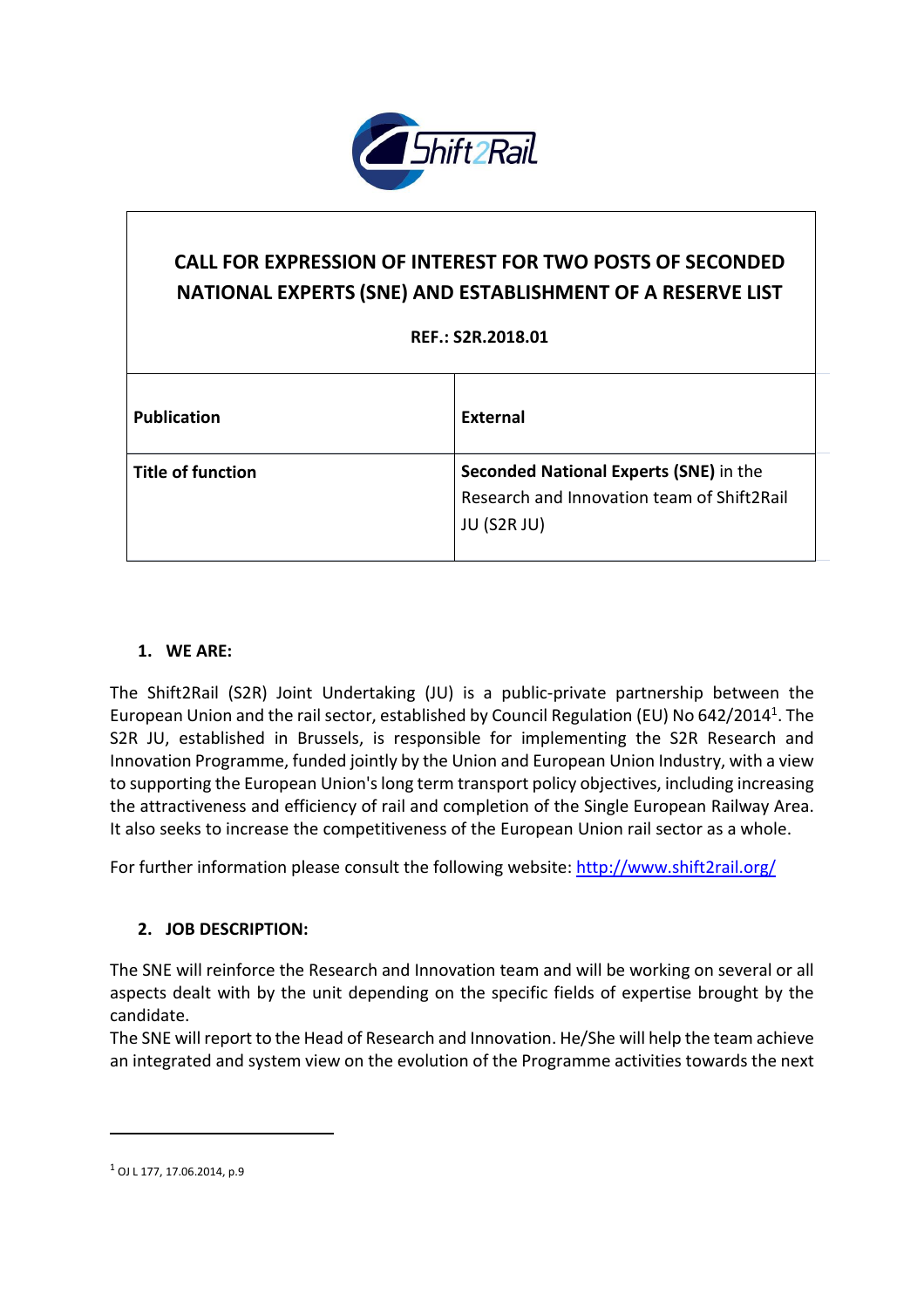steps – market uptake and deployment – and facilitate the assessment of the needs on the matter of standardisation and regulation. A possible focus could be automation.

Additionally the candidate could map national and regional activities and funding scheme and support the implementation of cooperation with entities and organizations at national or regional level.

The candidate will contribute in particular to:

- Provide support to the identification of demonstration activities (supporting market uptake) and ensure the adequate management of interdependencies between projects;
- Contribute to S2R Research and Innovation activities, including identifying the possible standardisation needs, reviewing the documents to enter the pipeline for standardisation and aiming at shortening as much as possible the timing for approval;
- Follow up ongoing railway sector initiatives related to standardisation of procurements and assess the relevant standards generated/updated by S2R innovations which should be considered in such activities;
- Act as contact point for preparation of demos and deployment activities, in particular for the ERTMS and its next generations;
- Support the cooperation at European, national and regional level with other funding instruments, in order to create synergies and Programme value;
- Execute any other tasks as deemed necessary in the interest of the service.

#### **3. ELIGIBLE EMPLOYERS**

SNE can be seconded from Intergovernmental Organisations (IGO) or national, regional or local public administrations of EU Member States or Member States of the European Free Trade Area (EFTA).

"Public administration" means all State administrative services at central, federal, regional or local level, comprising ministries, government and parliament services, the courts, central banks, and the administrative services of local authorities, as well as the decentralised administrative services of the State and of such authorities.

The SNE's employer shall undertake to continue to pay their salary, to maintain their administrative status throughout the period of secondment and to inform the Joint Undertaking of any change in the SNE's situation in this regard.

The SNE's employer shall also continue to be responsible for all their social rights, particularly social security and pension.

Before the period of secondment begins, the national public administration or IGO from which the SNE is to be seconded shall certify that they will remain, throughout the period of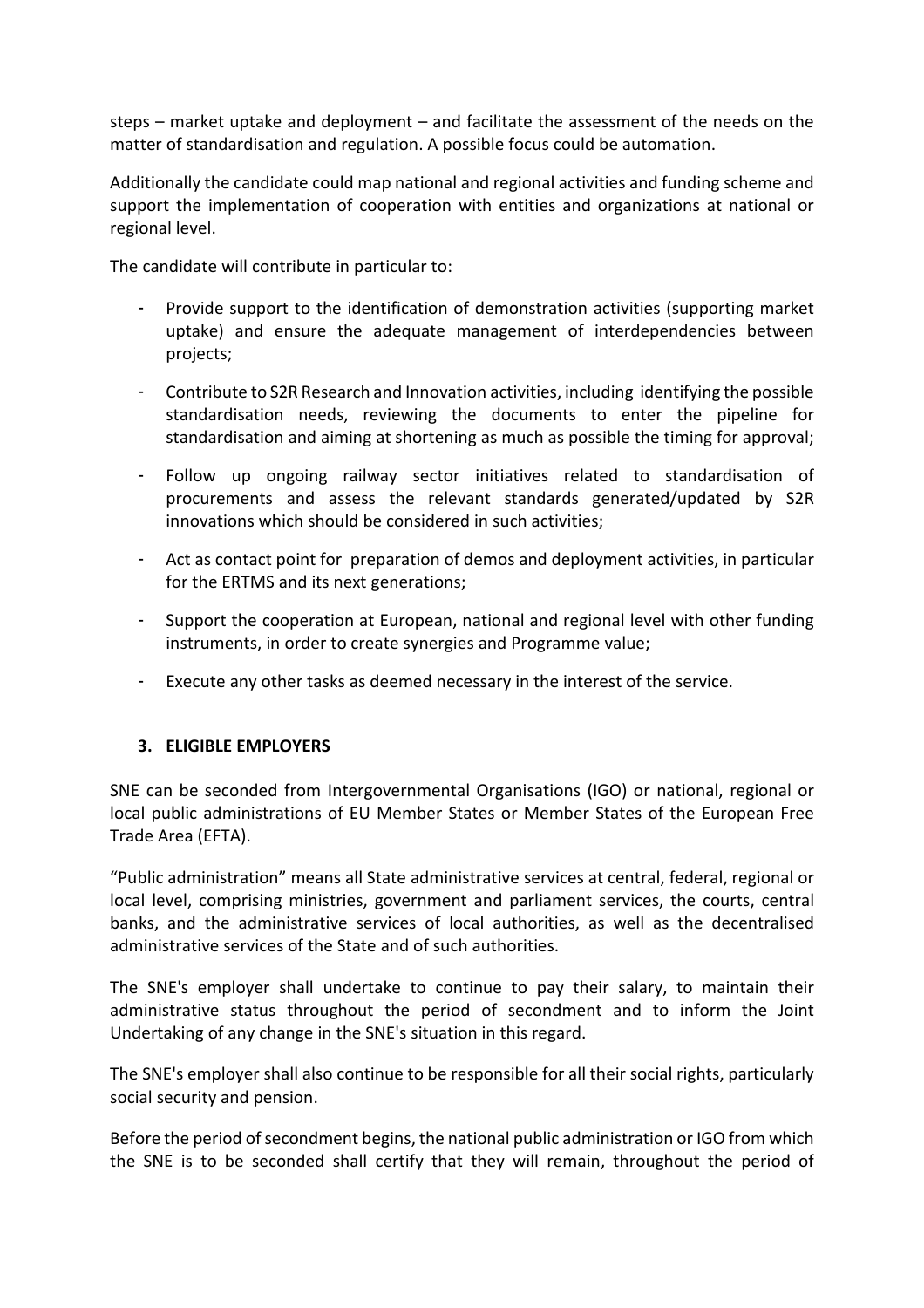secondment, subject to the social security legislation applicable to the public administration that employs them and is responsible for expenses incurred abroad.

## **4. WE LOOK FOR:**

## **A) Eligibility criteria**

Candidates will be considered eligible forselection on the basis of the following formal criteria to be fulfilled by the deadline for applications:

- 1. The applicant must have worked for their employer on a permanent or contract basis for at least 12 months before their secondment and shall remain in the service of that employer throughout the period of secondment;
- 2. Be a national of a Member State of the European Union or EFTA Member State;
- 3. Possess at least 3 years of professional experience in the field relevant to the duties to be carried out during the secondment;
- 4. Have a thorough knowledge of one of the languages of the European Union and a satisfactory knowledge of another language of the European Union to the extent necessary for the performance of his/her duties.

#### **B) Selection criteria**

Successful candidates should have:

#### **1) Essential qualifications and experience**

- University degree, preferably in exact science such as engineering, mathematics etc.
- Relevant professional experience in railways business (research, operational, technical, maintenance, economics, etc.);
- Very good command of both written and spoken English;

#### **2) Advantageous qualifications and experience in one or more of the following fields**

- FP7, H2020, CEF or other EU and/or national programmes;
- Standardisation processes and actors;
- ERTMS and automation;
- project implementation and result deployment;

#### **3) Behavioural competences**

- Motivation open and positive attitude;
- Good inter-personal and communication skills;
- High degree of organisational skills and ability to appreciate and follow priorities;
- Ability to work under pressure and respect tight deadlines;
- Sense of initiative, flexibility and team spirit.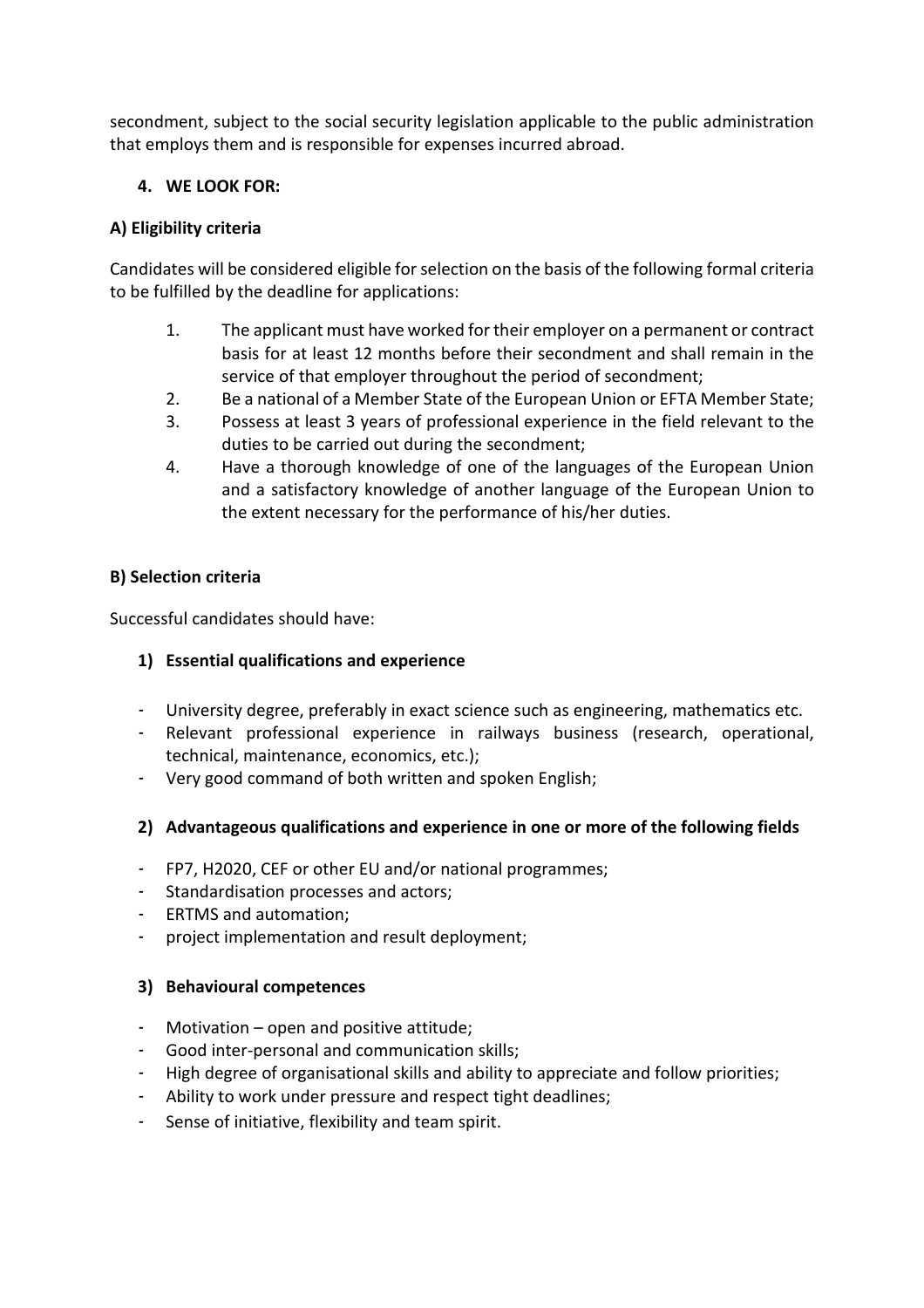# **5. INDEPENDENCE AND DECLARATION OF INTERESTS**

S2R JU, the SNE's employer and the SNE must confirm that there is no conflict of interest in relation to the SNE's duties while being seconded to the Joint Undertaking.

The confirmation is done in writing before the start of the secondment based on the intended duties during secondment.

SNEs will be required to carry out their duties and conduct themselvessolely with the interests of the European Union in mind; they shall neither seek nor take instruction from any government, authority, organisation or person outside the Joint Undertaking.

# **6. SELECTION PROCEDURE**

The received applications will be screened against the eligibility criteria listed in the vacancy notice.

The hiring department will carry out the evaluation of the eligible applications against the selection criteria.

Shortlisted candidates may be required to undergo a telephone and/or face-to-face interview. Suitable candidates will be placed on a reserve list initially for one year, which may be renewed.

Depending on the JU's budgetary situation and needs, and provided that the JU receives the acceptance from the candidates' employer, an SNE agreement on secondment may be offered to successful candidates.

The secondment is authorised by the Executive Director and effected by an exchange of letters between the Executive Director and the seconding authority, specifying the details of the Secondment as described in the Decision of the Governing Board of the S2R JU laying down the rules on the secondment of national experts to the S2R JU.

# **7. APPLICATION PROCEDURE**

Applicants shall send their applications **only to the Permanent Representation to the EU of their country**.

More information on the Permanent Representations can be found here:

[http://europa.eu/whoiswho/public/index.cfm?fuseaction=idea.hierarchy&nodeID=3780&la](http://europa.eu/whoiswho/public/index.cfm?fuseaction=idea.hierarchy&nodeID=3780&lang=en) [ng=en](http://europa.eu/whoiswho/public/index.cfm?fuseaction=idea.hierarchy&nodeID=3780&lang=en)

The Permanent Representations shall within the deadline set in this vacancy notice forward the applications to the following address: **[jobs@s2r.europa.eu](mailto:jobs@s2r.europa.eu)**

S2R JU will only take into account applications received before the deadline stipulated in the vacancy notice (point 10 of this vacancy notice). Candidates are invited to liaise with their Permanent Representation to ensure that their application reaches the Joint Undertaking well on time.

For an application to be considered valid it shall consist of:

 A Curriculum Vitae of the candidate, in the European CV format (see [http://europass.cedefop.europa.eu\)](http://europass.cedefop.europa.eu/)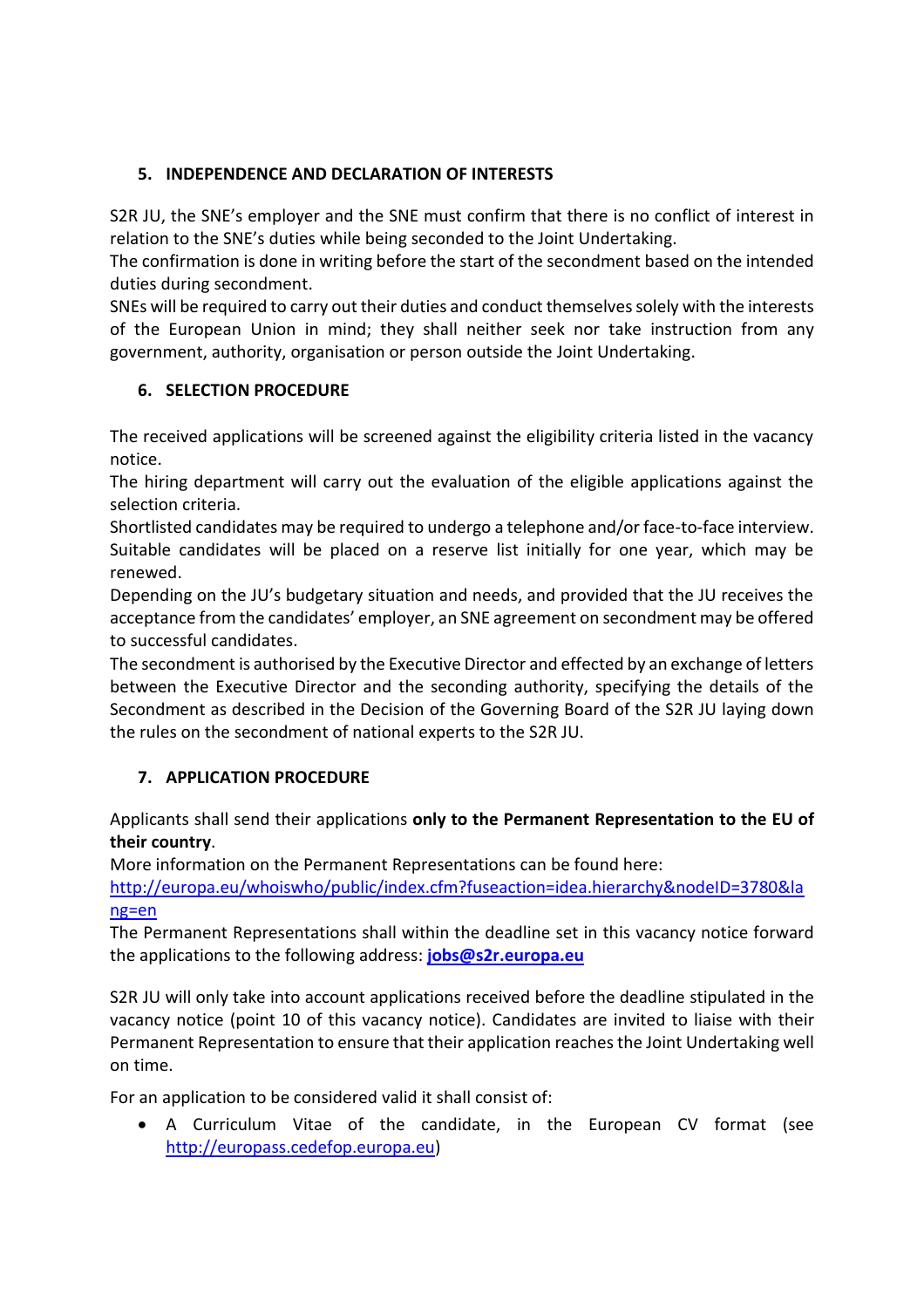- A letter of motivation of the candidate highlighting the suitability and strengths of the candidate in relation to the post;
- The letter from the public administration authorizing the candidate to lodge his/her application to the post. If this is unavailable by the closing date of this vacancy notice but underway/agreed, the JU can also accept evidence of the upcoming authorisation pending the delivery of the official letter. In any case, no appointment will be made without this official letter.

The subject of the e-mail and the forms must mention the reference number and the title of the post for which the application is submitted (e.g. SURNAME\_Firstname\_ S2R.2018.01).

#### **8. EQUAL OPPORTUNITIES**

The S2R JU, as a European Union body, applies a policy of equal opportunities and nondiscrimination in accordance with Article 1d of the Staff Regulations.

## **9. CONDITIONS OF THE SECONDMENT**

The initial period of secondment is 2 years<sup>2</sup>

The secondment will be governed by the Decision of the Governing Board of the S2R JU laying down the rules on the secondment of national experts to the S2R JU [\(http://shift2rail.org/wp](http://shift2rail.org/wp-content/uploads/2016/04/Decision-20_2016-national-experts.pdf)[content/uploads/2016/04/Decision-20\\_2016-national-experts.pdf\)](http://shift2rail.org/wp-content/uploads/2016/04/Decision-20_2016-national-experts.pdf)

The SNE will remain employed and remunerated by his/her employer during the secondment. He/she will also remain covered by the national social security.

In addition, an SNE shall be entitled to daily and monthly subsistence allowances provided for in Article 16 of the SNE Decision<sup>3</sup>.

During the secondment, SNEs are subject to confidentiality, loyalty and absence of conflict of interest obligations.

The final stage to secure the secondment will be confirmed by an exchange of letters between the Executive Director of S2R JU and the Permanent Representation of the Member State concerned.

The initial period of secondment may not be less than six months or more than two years. It may be renewed once or more, up to a total period not exceeding four years. Exceptionally, where the interests of the service warrant it, S2R JU Executive Director may authorise one or more extensions of the secondment for a maximum of two more years at the end of the fouryear period.

1

<sup>&</sup>lt;sup>2</sup> See also Article 4 of the Decision of the Governing Board of the Shift2Rail JU laying down the rules on the secondment of national experts to the S2R JU

<sup>3</sup> Please refer to Shift2Rail JU's website for updated information on the allowances.